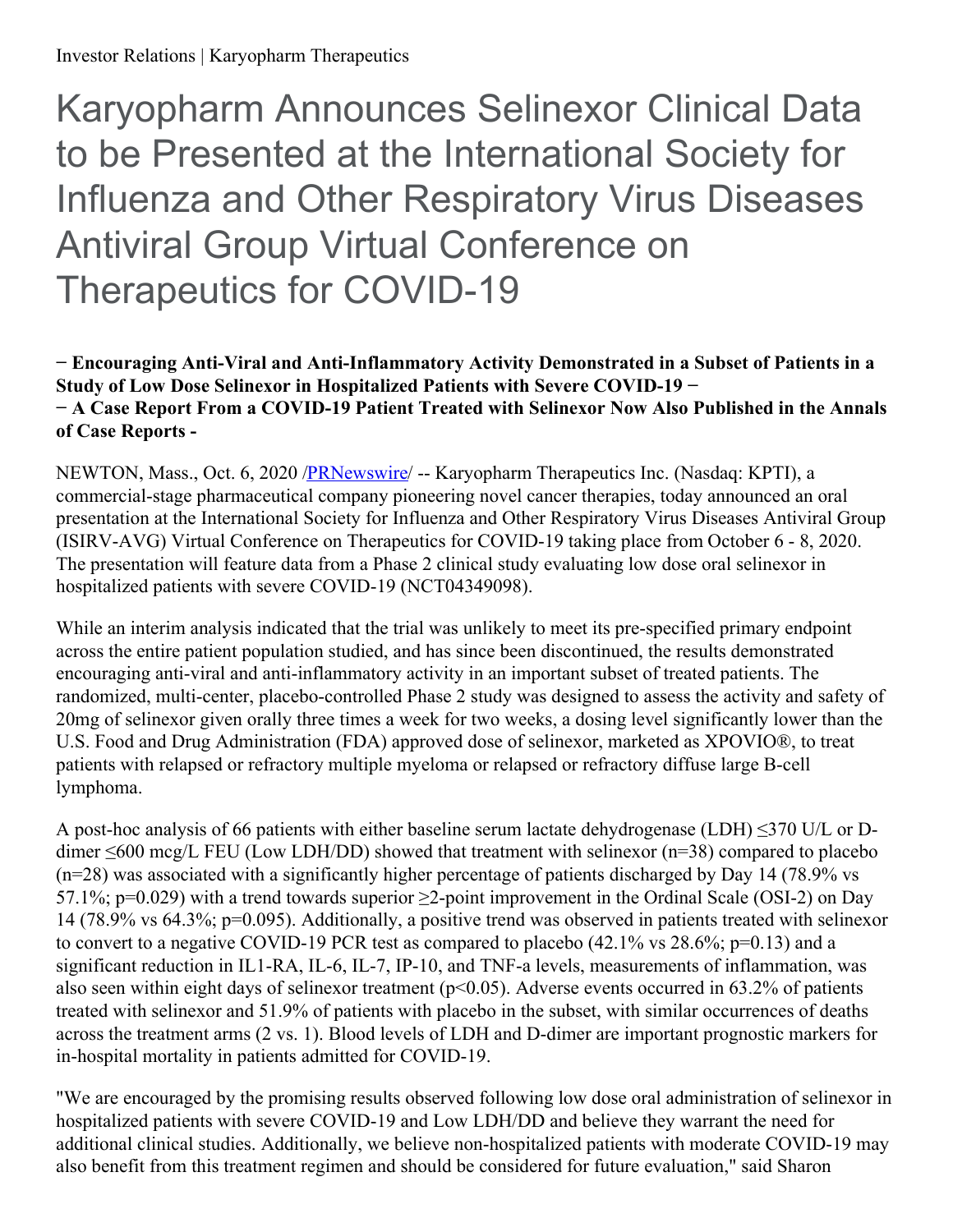Shacham, PhD, MBA, Founder, President and Chief Scientific Officer of Karyopharm. "We plan to continue ongoing discussions with potential clinical development partners, including U.S. and international government and academic organizations advancing COVID-19 clinical studies, to further evaluate selinexor in patients with COVID-19."

In addition to data from the Phase 2 selinexor study being presented at the ISIRV-AVG Conference, a case report from one of the clinical investigators in this trial has been published in the *Annals of Case Reports* and can be found online, [here](https://c212.net/c/link/?t=0&l=en&o=2940331-1&h=1330359342&u=https%3A%2F%2Fwww.gavinpublishers.com%2Farticles%2Fcase-report%2FAnnals-of-Case-Reports%2Fa-case-report-of-a-covid-19-patient-treated-with-the-selective-inhibitor-of-nuclear-export-sine-drug-selinexor&a=here). In this case report, Marcelo Gareca, MD, an Infectious Disease specialist at Lehigh Valley Hospital, Allentown, PA, provides details of a patient with severe COVID-19 and progressive hypoxia who demonstrated marked clinical improvements following selinexor treatment without any reported adverse effects.

XPO1 inhibitors, including selinexor, have demonstrated activity against over 20 different viruses, including the RNA viruses, influenza, respiratory syncytial virus (RSV) and other common causes of respiratory infection. XPO1 inhibition has been identified in several assays as having potential activity specifically against SARS-CoV-2. One of the most important aspects of COVID-19 is the marked pulmonary inflammation with high levels of cytokines such as IL6, IL1, IFNg and others. Selinexor and other Selective Inhibitor of Nuclear Export (SINE) compounds have demonstrated potent anti-inflammatory activity through the inhibition of Nuclear Factor kB (NF-kB), leading to reductions in all of these cytokines in a variety of models, which may be particularly beneficial to hospitalized patients with COVID-19.

# **Details for the ISIRV-AVG oral presentation are as follows:**

**Title:** Treatment of Severe COVID-19 with Low-Dose Selinexor: Demonstration of Anti-Viral and Anti-Inflammatory Activities in a Randomized, International, Multicenter, [Placebo-Controlled](https://c212.net/c/link/?t=0&l=en&o=2940331-1&h=908745824&u=https%3A%2F%2Fisirv.org%2Fsite%2Findex.php%2Fspecial-interest-groups%2Fantiviral-group-home&a=Treatment+of+Severe+COVID-19+with+Low-Dose+Selinexor%3A+Demonstration+of+Anti-Viral+and+Anti-Inflammatory+Activities+in+a+Randomized%2C+International%2C+Multicenter%2C+Placebo-Controlled+Phase+2+Clinical+Trial) Phase 2 Clinical Trial

**Presenter:** George F. Geils, M.D., Roper St. Francis Healthcare **Date**: October 7, 2020; 10:50 EST

## **About XPOVIO® (selinexor)**

XPOVIO is a first-in-class, oral Selective Inhibitor of Nuclear Export (SINE) compound. XPOVIO functions by selectively binding to and inhibiting the nuclear export protein exportin 1 (XPO1, also called CRM1). XPOVIO blocks the nuclear export of tumor suppressor, growth regulatory and anti-inflammatory proteins, leading to accumulation of these proteins in the nucleus and enhancing their anti-cancer activity in the cell. The forced nuclear retention of these proteins can counteract a multitude of the oncogenic pathways that, unchecked, allow cancer cells with severe DNA damage to continue to grow and divide in an unrestrained fashion. Karyopharm received accelerated U.S. Food and Drug Administration (FDA) approval of XPOVIO in July 2019 in combination with dexamethasone for the treatment of adult patients with relapsed refractory multiple myeloma (RRMM) who have received at least four prior therapies and whose disease is refractory to at least two proteasome inhibitors, at least two immunomodulatory agents, and an anti-CD38 monoclonal antibody. Karyopharm has also submitted a Marketing Authorization Application (MAA) to the European Medicines Agency (EMA) with a request for conditional approval of selinexor in this same RRMM indication. Karyopharm's supplemental New Drug Application (sNDA) requesting an expansion of its current indication to include the treatment for patients with multiple myeloma after at least one prior line of therapy has been accepted for filing by the FDA. In June 2020, Karyopharm received accelerated FDA approval of XPOVIO for its second indication in adult patients with relapsed or refractory diffuse large B-cell lymphoma (DLBCL), not otherwise specified, including DLBCL arising from follicular lymphoma, after at least 2 lines of systemic therapy. Selinexor is also being evaluated in several other mid-and later-phase clinical trials across multiple cancer indications, including as a potential backbone therapy in combination with approved myeloma therapies (STOMP), in liposarcoma (SEAL) and in endometrial cancer (SIENDO), among others. Additional Phase 1, Phase 2 and Phase 3 studies are ongoing or currently planned, including multiple studies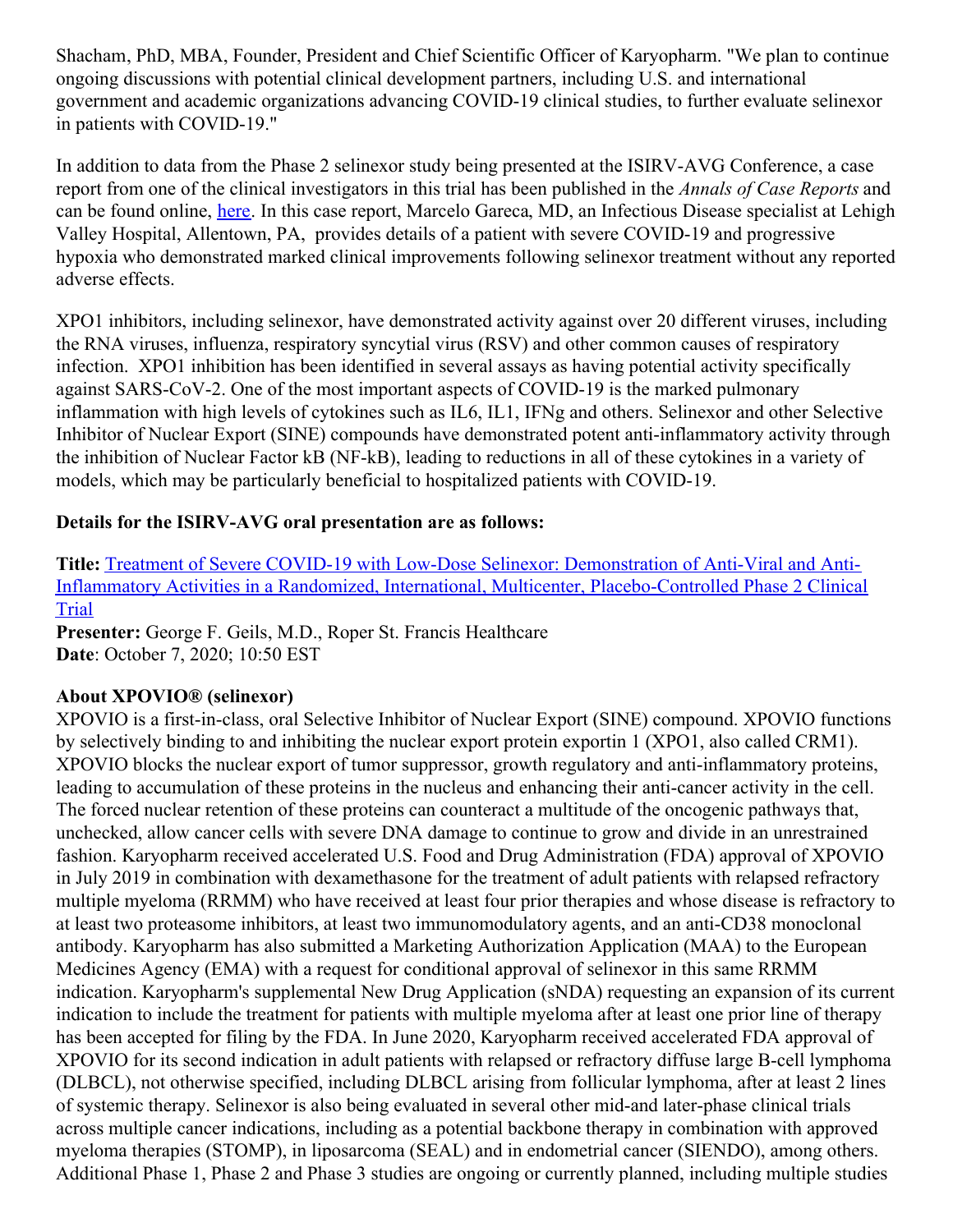in combination with approved therapies in a variety of tumor types to further inform Karyopharm's clinical development priorities for selinexor. Additional clinical trial information for selinexor is available at [www.clinicaltrials.gov](https://c212.net/c/link/?t=0&l=en&o=2940331-1&h=3619435343&u=http%3A%2F%2Fwww.clinicaltrials.gov%2F&a=www.clinicaltrials.gov).

# **IMPORTANT SAFETY INFORMATION**

**Thrombocytopenia:** XPOVIO can cause life-threatening thrombocytopenia, potentially leading to hemorrhage. Thrombocytopenia was reported in patients with multiple myeloma (MM) and developed or worsened in patients with DLBCL.

Thrombocytopenia is the leading cause of dosage modifications. Monitor platelet counts at baseline and throughout treatment. Monitor more frequently during the first 3 months of treatment. Institute platelet transfusion and/or other treatments as clinically indicated. Monitor patients for signs and symptoms of bleeding and evaluate promptly. Interrupt, reduce dose, or permanently discontinue based on severity of adverse reaction.

**Neutropenia:** XPOVIO can cause life-threatening neutropenia, potentially increasing the risk of infection. Neutropenia and febrile neutropenia occurred in patients with MM and in patients with DLBCL.

Obtain white blood cell counts with differential at baseline and throughout treatment. Monitor more frequently during the first 3 months of treatment. Monitor patients for signs and symptoms of concomitant infection and evaluate promptly. Consider supportive measures, including antimicrobials and growth factors (e.g., G-CSF). Interrupt, reduce dose, or permanently discontinue based on severity of adverse reaction (AR).

**Gastrointestinal Toxicity:** XPOVIO can cause severe gastrointestinal toxicities in patients with MM and DLBCL.

**Nausea/Vomiting:** Provide prophylactic antiemetics. Administer 5-HT3 receptor antagonists and other antinausea agents prior to and during treatment with XPOVIO. Interrupt, reduce dose, or permanently discontinue based on severity of ARs. Administer intravenous fluids to prevent dehydration and replace electrolytes as clinically indicated.

**Diarrhea:** Interrupt, reduce dose, or permanently discontinue based on severity of ARs. Provide standard anti-diarrheal agents, administer intravenous fluids to prevent dehydration, and replace electrolytes as clinically indicated.

**Anorexia/Weight Loss:** Monitor weight, nutritional status, and volume status at baseline and throughout treatment. Monitor more frequently during the first 3 months of treatment. Interrupt, reduce dose, or permanently discontinue based on severity of ARs. Provide nutritional support, fluids, and electrolyte repletion as clinically indicated.

**Hyponatremia:** XPOVIO can cause severe or life-threatening hyponatremia. Hyponatremia developed in patients with MM and in patients with DLBCL.

Monitor sodium level at baseline and throughout treatment. Monitor more frequently during the first 2 months of treatment. Correct sodium levels for concurrent hyperglycemia (serum glucose >150 mg/dL) and high serum paraprotein levels. Assess hydration status and manage hyponatremia per clinical guidelines, including intravenous saline and/or salt tablets as appropriate and dietary review. Interrupt, reduce dose, or permanently discontinue based on severity of the AR.

**Serious Infection:** XPOVIO can cause serious and fatal infections. Most infections were not associated with Grade 3 or higher neutropenia. Atypical infections reported after taking XPOVIO include, but are not limited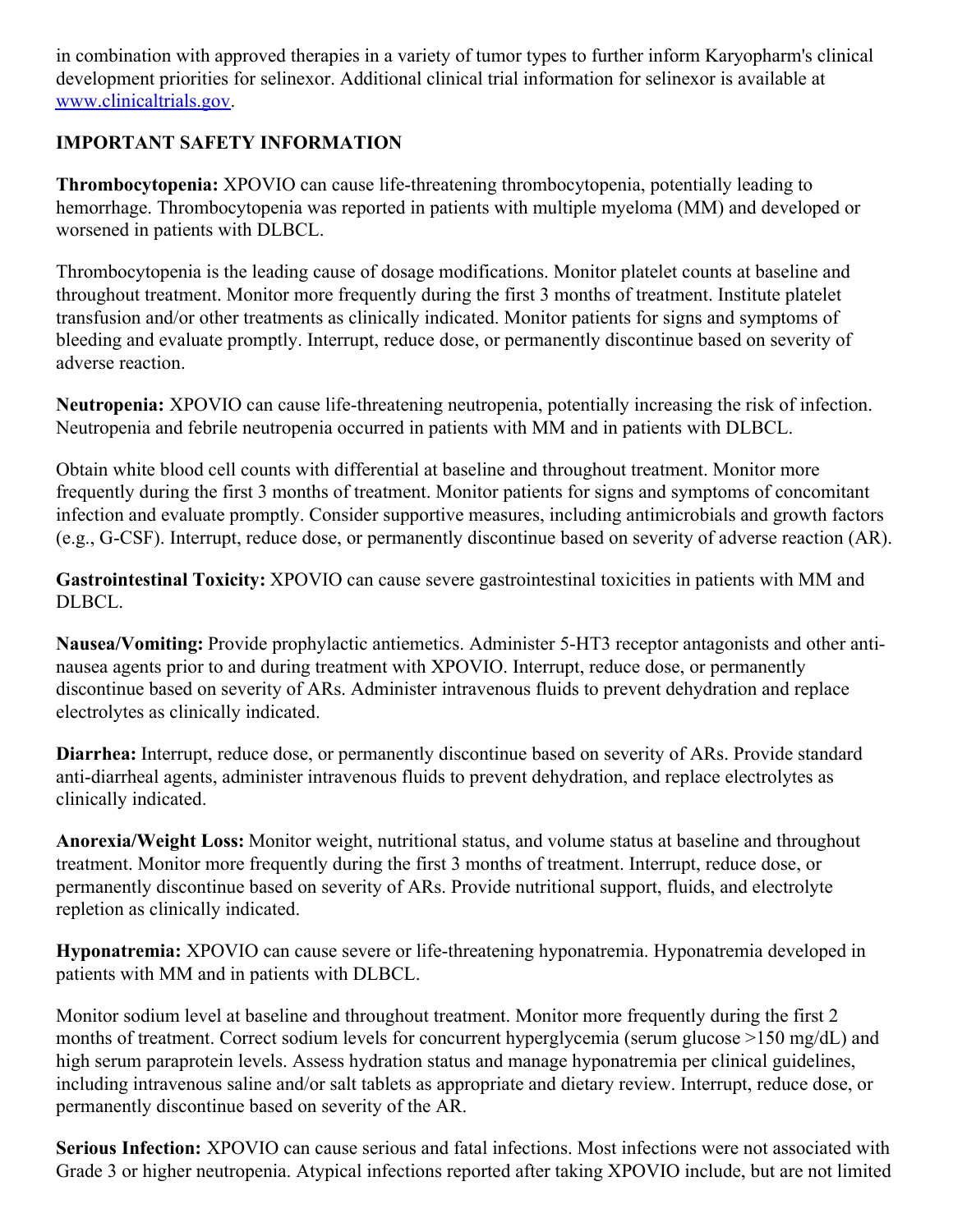to, fungal pneumonia and herpesvirus infection.

Monitor for signs and symptoms of infection, and evaluate and treat promptly.

**Neurological Toxicity:** XPOVIO can cause life-threatening neurological toxicities.

Coadministration of XPOVIO with other products that cause dizziness or mental status changes may increase the risk of neurological toxicity.

Advise patients to refrain from driving and engaging in hazardous occupations or activities, such as operating heavy or potentially dangerous machinery, until the neurological toxicity fully resolves. Optimize hydration status, hemoglobin level, and concomitant medications to avoid exacerbating dizziness or mental status changes. Institute fall precautions as appropriate.

**Embryo-Fetal Toxicity:** XPOVIO can cause fetal harm when administered to a pregnant woman.

Advise pregnant women of the potential risk to a fetus. Advise females of reproductive potential and males with a female partner of reproductive potential to use effective contraception during treatment with XPOVIO and for 1 week after the last dose.

# **ADVERSE REACTIONS**

The most common adverse reactions (ARs) in  $\geq$ 20% of patients with MM are thrombocytopenia, fatigue, nausea, anemia, decreased appetite, decreased weight, diarrhea, vomiting, hyponatremia, neutropenia, leukopenia, constipation, dyspnea, and upper respiratory tract infection.

The most common ARs, excluding laboratory abnormalities, in  $\geq$ 20% of patients with DLBCL are fatigue, nausea, diarrhea, appetite decrease, weight decrease, constipation, vomiting, and pyrexia. Grade 3-4 laboratory abnormalities in ≥15% of patients included thrombocytopenia, lymphopenia, neutropenia, anemia, and hyponatremia. Grade 4 laboratory abnormalities in  $\geq$ 5% were thrombocytopenia, lymphopenia, and neutropenia.

In patients with MM, fatal ARs occurred in 9% of patients. Serious ARs occurred in 58% of patients. Treatment discontinuation rate due to ARs was 27%. The most frequent ARs requiring permanent discontinuation in ≥4% of patients included fatigue, nausea, and thrombocytopenia.

In patients with DLBCL, fatal ARs occurred in 3.7% of patients within 30 days, and 5% of patients within 60 days of last treatment; the most frequent fatal AR was infection (4.5% of patients). Serious ARs occurred in 46% of patients; the most frequent serious AR was infection. Discontinuation due to ARs occurred in 17% of patients.

# **USE IN SPECIFIC POPULATIONS**

In MM, no overall difference in effectiveness of XPOVIO was observed in patients >65 years old when compared with younger patients. Patients ≥75 years old had a higher incidence of discontinuation due to an AR than younger patients, a higher incidence of serious ARs, and a higher incidence of fatal ARs.

Clinical studies in patients with relapsed or refractory DLBCL did not include sufficient numbers of patients aged 65 and over to determine whether they respond differently from younger patients.

The effect of end-stage renal disease ( $CL_{CR}$  <15 mL/min) or hemodialysis on XPOVIO pharmacokinetics is unknown.

# **To report SUSPECTED ADVERSE REACTIONS, contact Karyopharm Therapeutics Inc. at 1-888-**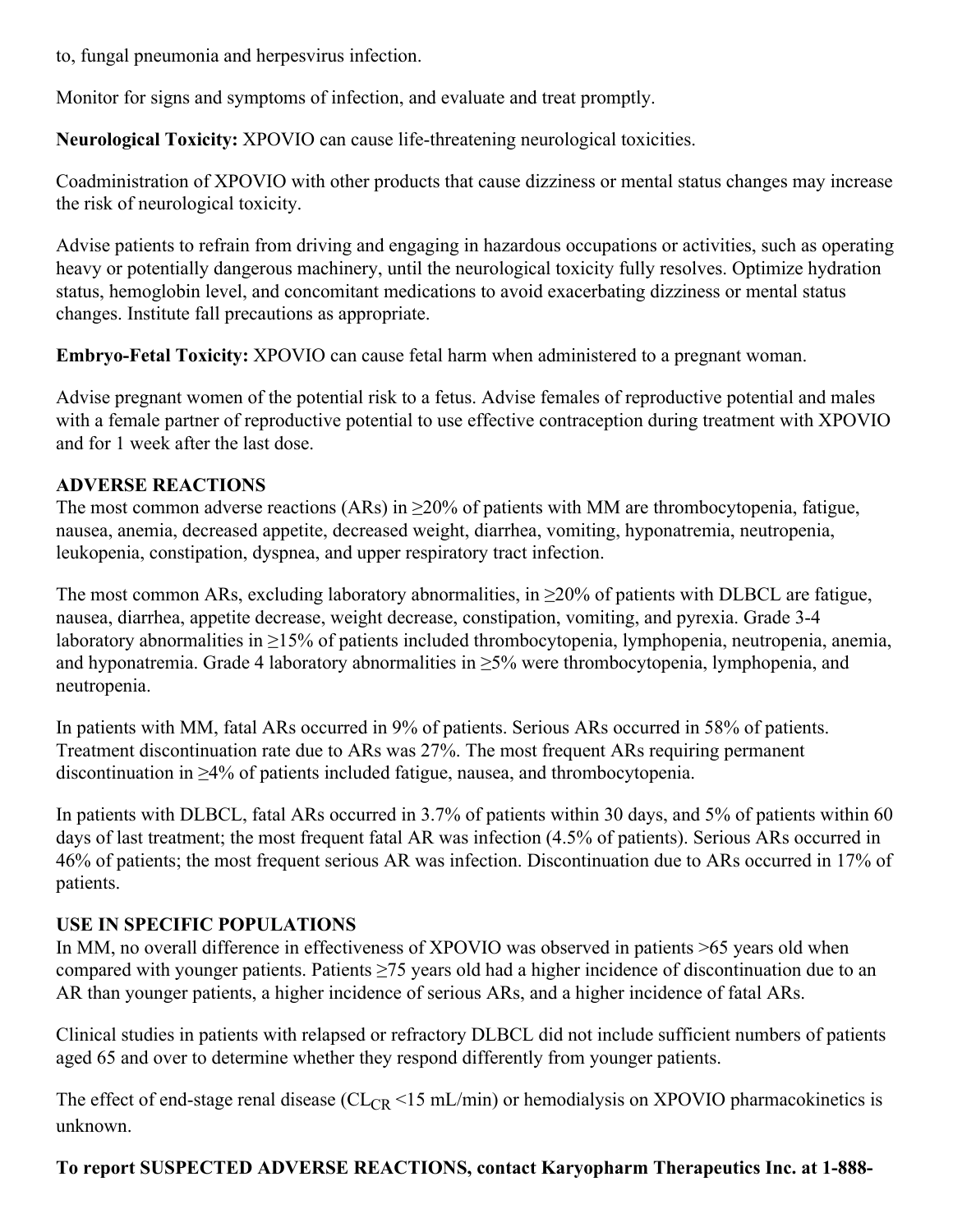### **209-9326 or FDA at 1-800-FDA-1088 or** [www.fda.gov/medwatch](https://c212.net/c/link/?t=0&l=en&o=2940331-1&h=3043564309&u=https%3A%2F%2Fc212.net%2Fc%2Flink%2F%3Ft%3D0%26l%3Den%26o%3D2875172-1%26h%3D1477507959%26u%3Dhttp%253A%252F%252Fwww.fda.gov%252Fmedwatch%26a%3Dwww.fda.gov%252Fmedwatch&a=www.fda.gov%2Fmedwatch)**.**

## **Please see XPOVIO Full Prescribing Information available at [www.XPOVIO.com](https://c212.net/c/link/?t=0&l=en&o=2940331-1&h=2136493271&u=https%3A%2F%2Fc212.net%2Fc%2Flink%2F%3Ft%3D0%26l%3Den%26o%3D2875172-1%26h%3D3088030465%26u%3Dhttp%253A%252F%252Fwww.xpovio.com%252F%26a%3Dwww.XPOVIO.com&a=www.XPOVIO.com).**

### **About Karyopharm Therapeutics**

Karyopharm Therapeutics Inc. (Nasdaq: KPTI) is a commercial-stage pharmaceutical company pioneering novel cancer therapies and dedicated to the discovery, development, and commercialization of novel first-inclass drugs directed against nuclear export and related targets for the treatment of cancer and other major diseases. Karyopharm's Selective Inhibitor of Nuclear Export (SINE) compounds function by binding with and inhibiting the nuclear export protein XPO1 (or CRM1). Karyopharm's lead compound, XPOVIO® (selinexor), received accelerated approval from the U.S. Food and Drug Administration (FDA) in July 2019 in combination with dexamethasone as a treatment for patients with heavily pretreated multiple myeloma. In June 2020, XPOVIO was approved by the FDA as a treatment for patients with relapsed or refractory diffuse large B-cell lymphoma. A Marketing Authorization Application for selinexor for patients with heavily pretreated multiple myeloma is also currently under review by the European Medicines Agency. In addition to single-agent and combination activity against a variety of human cancers, SINE compounds have also shown biological activity in models of neurodegeneration, inflammation, autoimmune disease, certain viruses and wound-healing. Karyopharm has several investigational programs in clinical or preclinical development. For more information, please visit [www.karyopharm.com](https://c212.net/c/link/?t=0&l=en&o=2940331-1&h=4083901309&u=http%3A%2F%2Fwww.karyopharm.com%2F&a=www.karyopharm.com).

### **Forward-Looking Statements**

This press release contains forward-looking statements within the meaning of The Private Securities Litigation Reform Act of 1995. Such forward-looking statements include those regarding Karyopharm's expectations and plans relating to selinexor as a potential treatment for hospitalized patients with severe COVID-19; the design and execution of a global randomized clinical trial to study this potential application of selinexor, including the dosing regimen; and the potential anti-viral and anti-inflammatory properties of selinexor. . Such statements are subject to numerous important factors, risks and uncertainties, many of which are beyond Karyopharm's control, that may cause actual events or results to differ materially from Karyopharm's current expectations. For example, there can be no guarantee that Karyopharm will successfully complete necessary clinical development phases of selinexor in this indication; that data from a clinical trial of selinexor would support its use in treatment of hospitalized patients with severe COVID-19; that regulators will approve the use of selinexor in hospitalized patients with severe COVID-19; or that such approval will be made on an accelerated timeline. Further, there can be no guarantee that any positive developments in the development or commercialization of Karyopharm's drug candidate portfolio will result in stock price appreciation. Management's expectations and, therefore, any forward-looking statements in this press release could also be affected by risks and uncertainties relating to a number of other factors, including the following: the risk that the COVID-19 pandemic could disrupt Karyopharm's business more severely than it currently anticipates, including by reducing sales of XPOVIO, interrupting or delaying research and development efforts, impacting the ability to procure sufficient supply for the development and commercialization of selinexor or other product candidates, delaying ongoing or planned clinical trials, impeding the execution of business plans, planned regulatory milestones and timelines, or inconveniencing patients; the adoption of selinexor for treatment of COVID-19 in the commercial marketplace, the timing and costs involved in commercializing selinexor for such indication or any of Karyopharm's drug candidates that receive regulatory approval; the ability to retain regulatory approval of selinexor for such indication or any of Karyopharm's drug candidates that receive regulatory approval; Karyopharm's results of clinical trials and preclinical studies, including subsequent analysis of existing data and new data received from ongoing and future studies; the content and timing of decisions made by the U.S. Food and Drug Administration and other regulatory authorities, investigational review boards at clinical trial sites and publication review bodies, including with respect to the need for additional clinical studies; the ability of Karyopharm or its third party collaborators or successors in interest to fully perform their respective obligations under the applicable